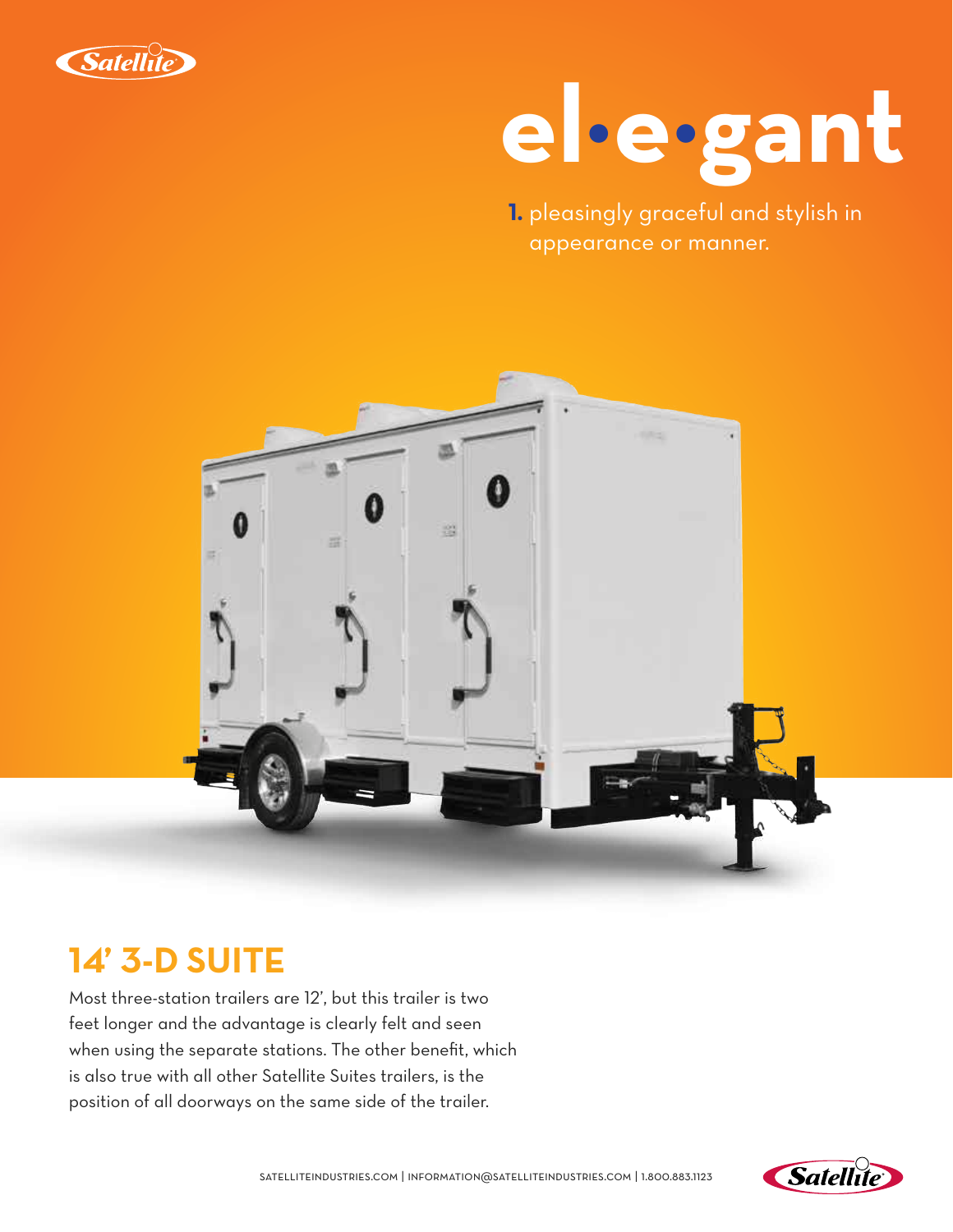# $\bullet$ BIT ENTLK

# $\prod_{i=1}^n$  **TRAILER SUITES**

- º Floor Plans
- º Popular Suites Products
- º Urinal Valve Assembly
- º Faucet Assembly
- º Aqua Magic Seat Assembly
- º Additional Parts & Hardware

º Scan the QR Code for Owners Manuals, Additional SPECS, & MORE SUITES INFO!

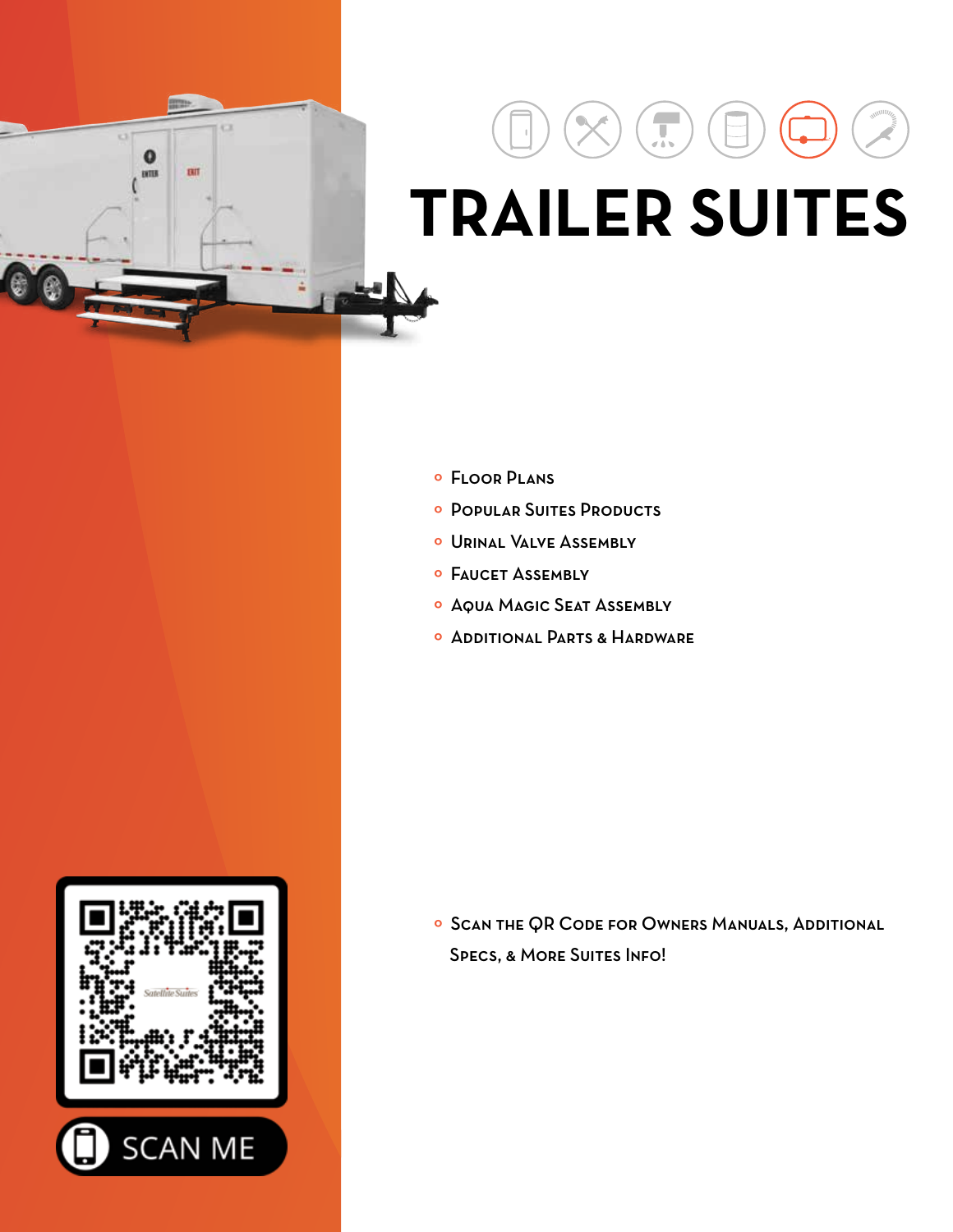## **Restroom Trailer Floor Plans**

#### **Selfie Models**



 $\overline{2}$  $9'1"$  $3'6''$  |  $4'7''$ 8'2" | 9'3" 94 gal. 132 gal. 2,820 lbs. **NA** 

**Selfie POD**



 $\overline{2}$ 9'1" | 13'6"  $5'2''$  | 6'6" 8'10" | 9'11" 103 gal. 132 gal. 3,300 lbs. 3,500 lb. **Selfie SLIM**



 $\overline{2}$ 10'6" | 15'2" 7'7" | 8'8" 9'2" | 10'2" 104 gal. 205 gal. 3,800 lbs.  $(2)$  3,500 LB. **Selfie**

**No. of Stations Length/w tongue Width/w steps Height/w AC Fresh Tank Waste Tank Weight Axle torsion**

#### **Restroom Models**



2 10' | 15' 6' | 7'6" 10'11" 105 gal. 265 gal. 4,200 lbs. 7,000 lb. **10 foot No. of Stations Length/w tongue Width/w steps Height/w AC Fresh Tank Waste Tank Weight Axle torsion**



3 14'4" | 19' 6'5" | 9'2"  $11'3''$ 200 gal. 390 gal. 5,280 LBS. 7,000 lb. **14 foot | 3 Door**



4 14'4" | 19' 6'5" | 9'2"  $11'3''$ 200 gal. 390 gal. 5,280 LBS. 7,000 lb. **14 foot | 2 Door**



4 14'4" | 19' 6'5" | 9'2"  $11'3''$ 200 gal. 390 gal. 5,280 LBS. 7,000 lb. **14 foot | 4 Door**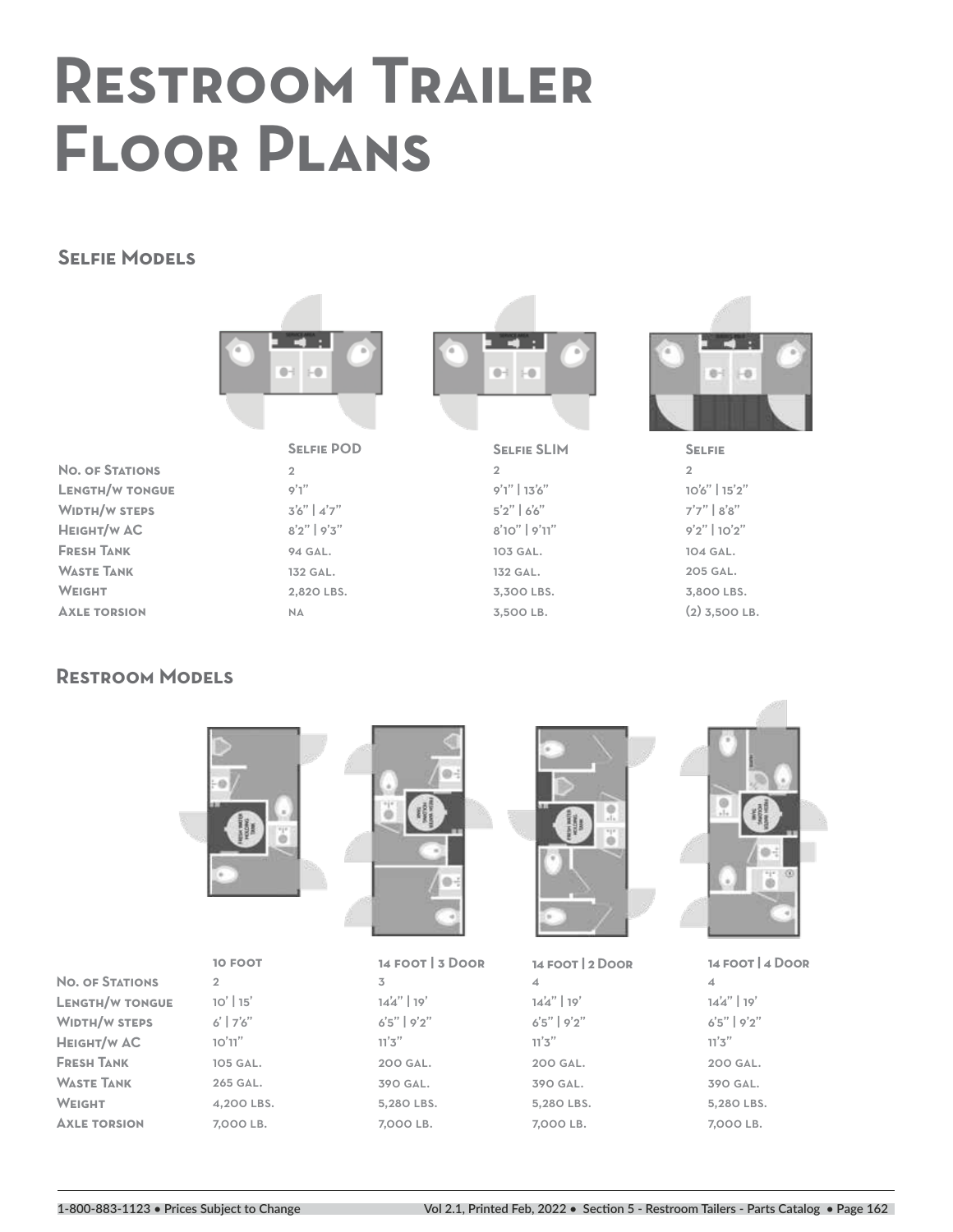#### **Restroom Models Continued**



**No. of Stations Length/w tongue Width/w steps Height/w AC Fresh Tank Waste Tank Weight Axle torsion**

8 20' | 25' 8'6" | 12'6"  $11'8^{\prime\prime}$ 200 gal. 750 gal. 8,490 LBS. (2) 7,000 lb. **20 foot**



10 25' | 30' 8'6" | 12'6"  $11'8^{\prime\prime}$ 200 gal. 880 gal. 9,800 lbs. (2) 7,000 lb. **25 foot**



8 28' | 33' 8'6" | 12'6"  $11'8"$ 200 gal. 1,150 gal. 11,450 LBS. (2) 7,000 lb.



11 28' | 33' 8'6" | 12'6"  $11'8^{\prime\prime}$ 200 gal. **28 foot**

1,000 gal. 11,450 lbs. (2) 7,000 lb.

**No. of Stations Length/w tongue Width/w steps Height/w AC Fresh Tank Waste Tank Weight Axle torsion**



9 29' | 34'" 8'6" | 12'6"  $11'8^{\prime\prime}$ 300 gal. 1,025 gal. 11,980 LBS. **29 foot | 9 Station**



10 29' | 34'" 8'6" | 12'6"  $11'8"$ 300 gal. 1,025 gal. 11,980 LBS. (2) 7,000 lb. **29 foot | 10 Station**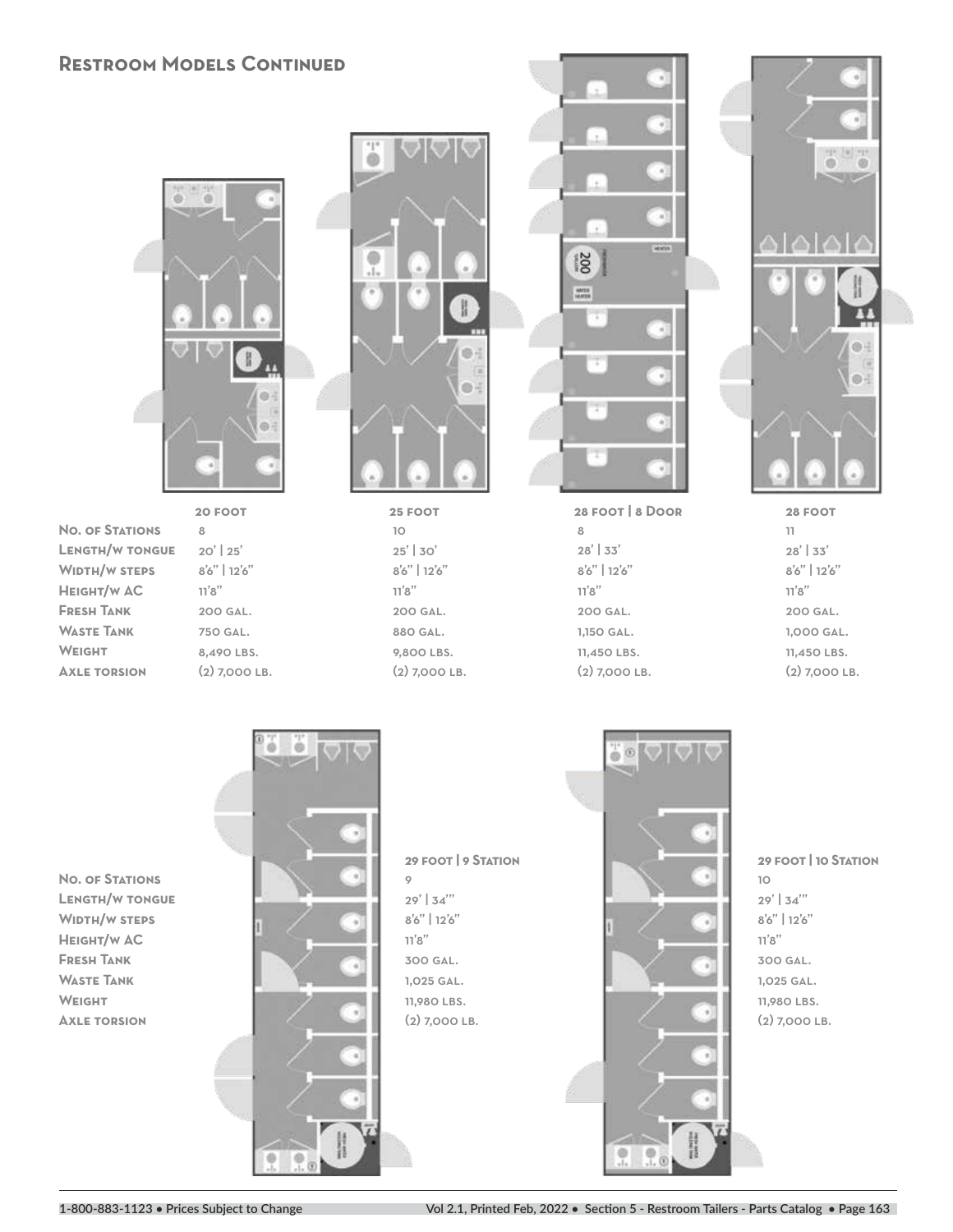#### **ADA Models**



1 11' | 16' 6' | 10'4" 10'4" 63 gal. 123 gal. 3,200 LBS. 5,200 lb.

| <b>NO. OF STATIONS</b> |
|------------------------|
| <b>LENGTH/W TONGUE</b> |
| WIDTH/W STEPS          |
| Height/w AC            |
| <b>FRESH TANK</b>      |
| WASTE TANK             |
| WEIGHT                 |
| <b>AXLE TORSION</b>    |
|                        |



3 19' | 24' 6' | 19' 10'10" 105 gal. 300 gal. 7,880 lbs. 9,990 lb. **11 Foot 19 Foot 23 Foot**



3 23' | 28' 6' | 19' 10'10" 105 gal. 300 gal. 10,560 lbs. 14,000 lb.

#### **Handwash Models**



**SINK SUITE** 

6' 10' 525 gal. 525 gal. 4,000 lbs.  $(2)$  5,200 LB.

| <b>NO. OF STATIONS</b> |
|------------------------|
| <b>LENGTH/W TONGUE</b> |
| <b>WIDTH/W STEPS</b>   |
| <b>HEIGHT/W AC</b>     |
| <b>FRESH TANK</b>      |
| <b>WASTE TANK</b>      |
| <b>WEIGHT</b>          |
| <b>AXLE TORSION</b>    |



12 16' | 21'



| <b>PLUS</b>     |
|-----------------|
| 12              |
| $16'$   $21'$   |
| 6'              |
| 10'             |
| 525 GAL.        |
| 525 GAL.        |
| 4,000 LBS.      |
| $(2)$ 5,200 LB. |



| <b>DELUXE</b>   |
|-----------------|
| 12              |
| $16'$   $21'$   |
| $\mathbf{6}'$   |
| 10'             |
| 525 GAL.        |
| 525 GAL.        |
| 4,000 LBS.      |
| $(2)$ 5,200 LB. |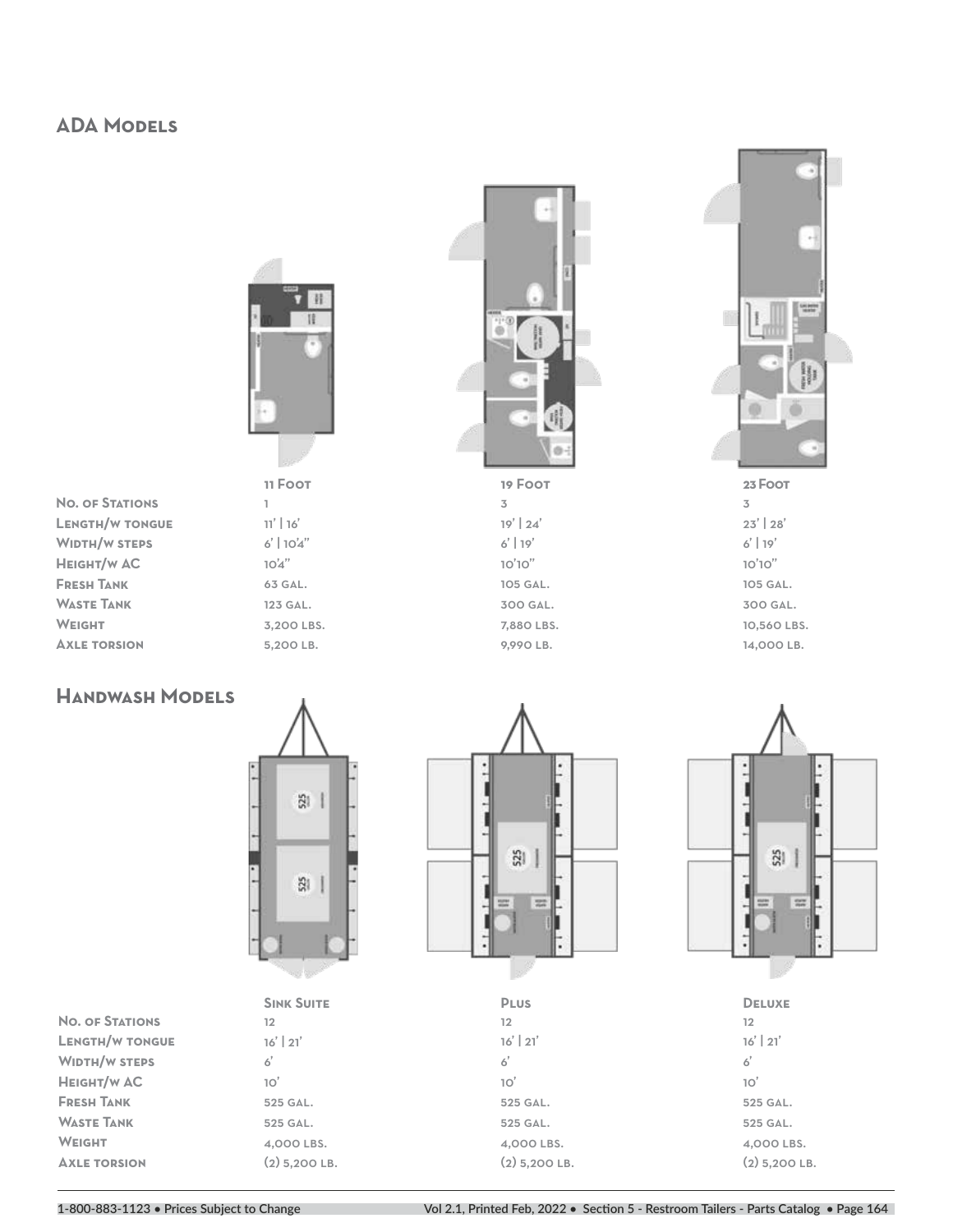#### **Shower Models**



**No. of Stations Length/w tongue Width/w steps Height/w AC Fresh Tank Waste Tank Weight Axle torsion**

3 18' | 23' 6' | 7'6  $11'6''$ 200 gal. 650 gal. 6,000 lbs. 7,000 lb.



**23 Foot | ADA**

3 23' | 28' 6' | 19' 10'10" 105 gal. 300 gal. 10,560 lbs. 14,000 lb.



**28 Foot | Flex**

8 28' | 33' 8' | 10'6"  $11'6''$ 200 gal. 1,000 gal. 11,450 lbs. (2) 7,000 lb.



8 28' | 32' 8'6" | 10'6"  $11'6''$ 200 gal. 1,000 gal. 13,000 lbs. (2) 7,000 lb.



#### **Specialty Model**

| <b>24 FOOT   LAUNDRY</b> |                 |
|--------------------------|-----------------|
| <b>NO. OF STATIONS</b>   | 8               |
| <b>LENGTH/W TONGUE</b>   | $24'$ 31'       |
| <b>WIDTH/W STEPS</b>     | $8'$   10'6"    |
| HEIGHT/W AC              | 11'8''          |
| <b>FRESH TANK</b>        | CONNECTION      |
| <b>WASTE TANK</b>        | CONNECTION      |
| <b>WEIGHT</b>            | 3.200 LBS.      |
| <b>AXLE TORSION</b>      | $(2)$ 7.000 LB. |
|                          |                 |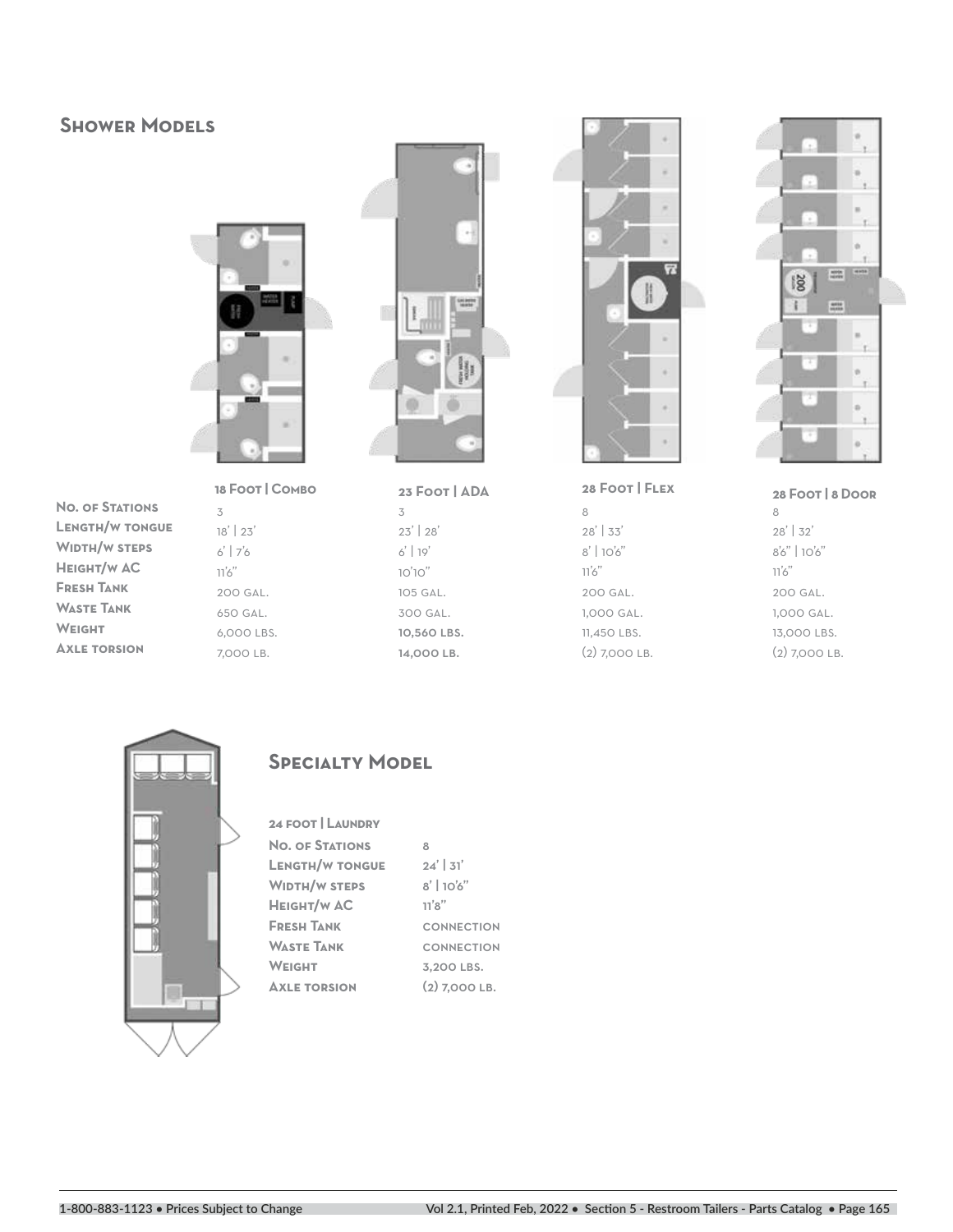



**1.** the state or condition of being free from being observed or disturbed by other people.



### **8-D SHOWER SUITE**

The Satellite Suites 8-Station Flex shower trailer offers you and your customer's unequaled flexibility as well as many unique features. It can be configured for male/female use in a 4+4 or 2+6 floor plan, or as an 8 shower arrangement depending on gender requirements. And each shower stall has a changing area, shower and private lock.

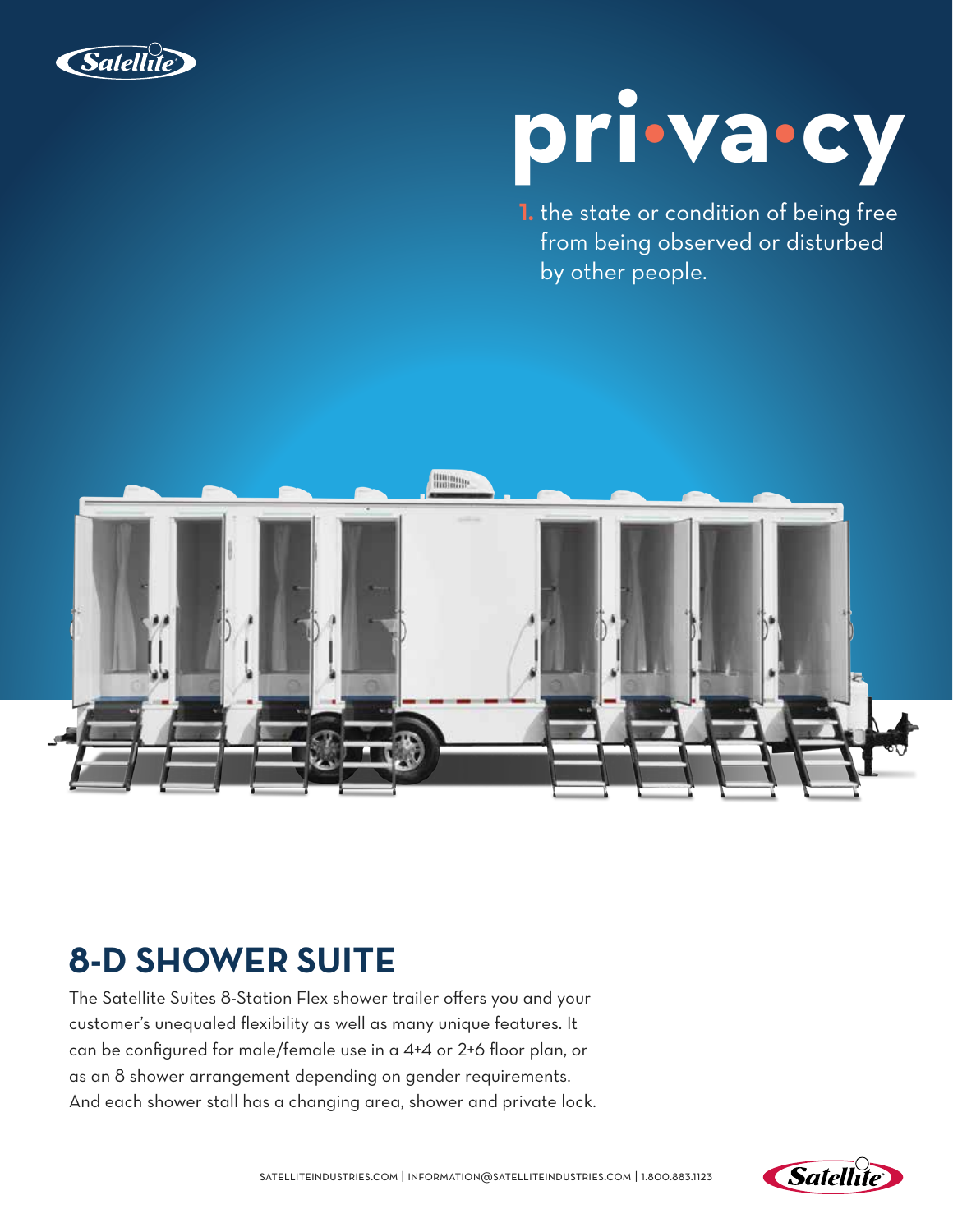| <b>REV</b><br>ITEM# |                                            | <b>Popular Suites Parts</b> | <b>PRICE EACH</b> |
|---------------------|--------------------------------------------|-----------------------------|-------------------|
| 50045               | <b>FAUCET METERED CHROME</b>               |                             |                   |
| 51002               | <b>FAUCET REPAIR CARTRIDGE</b>             |                             |                   |
| 50147               | FENDER-S/AXLE 10 3/4x36x18                 |                             |                   |
| 50328               | Fender Light Amber/Red Rh                  |                             |                   |
| 50329               | Fender Light Amber/Red Lh                  |                             |                   |
| 50044               | <b>PUMP-WATER</b>                          |                             |                   |
| 52268               | <b>FILTER-WATER PUMP</b>                   |                             |                   |
| 50433               | WATER STRAINER 100 MESH                    |                             |                   |
| 51788               | WATER STRAINER BASE ONLY                   |                             |                   |
| 50009               | WATER HEATER 2.5G 110V                     |                             |                   |
| 50407               | Converter/Charger 80 Amp                   |                             |                   |
| 50708               | Converter/Charger 45 Amp                   |                             |                   |
| 50309               | A/C 13.5 BRISK II WHITE                    |                             |                   |
| 50126               | THERMOSTAT F/DUCTED A/C                    |                             |                   |
| 50127               | KIT SENSOR F/ DUCTED A/C                   |                             |                   |
| 50128               | KIT MUTIZONE F/DUCTED A/C                  |                             |                   |
| 50310               | HVAC COOL AIR DIVERTER F/DUCT              |                             |                   |
| 50313               | KIT HEAT F/DUCTED AC 10/14/18              |                             |                   |
| 50365               | VENT 14" 12V CEILING                       |                             |                   |
| 50366               | VENT 14" GARNISH WHTE                      |                             |                   |
| 50344               | <b>COVER MAXXAIR WHITE</b>                 |                             |                   |
| 50087               | <b>VENT ROOF STINK PIPE COVER</b>          |                             |                   |
| 50007               | TAPE-SIKA 2.75" WHT ROOF SEAL              |                             |                   |
| 50756               | TOILET KIT JETS50M VAC WHT                 |                             |                   |
| 51850               | Seat And Cover F/Jets 50M                  |                             |                   |
| 51857               | JETS-VTS CONTROLLER VODE S6                |                             |                   |
| 55810               | JETS ULTIMA C200 12V                       |                             |                   |
| 51993               | <b>VACUUM TRANSMITTER</b>                  |                             |                   |
| 54605               | Valve - CFD Valve 12VDC                    |                             |                   |
| 50410               | Switch-Flush F/Vacuum Toilet               |                             |                   |
| 50755               | PUMP VACUUM SYSTEM 12VOLT 3 parts combined |                             |                   |
| 56366               | Jets Overhaul Kit                          |                             |                   |
| 56367               | Jets O-Ring Kit                            |                             |                   |
| 52903               | Jets- Vts Controller Vod 220volt           |                             |                   |
| 56667               | Jets Ultimate C200-230-240/50              |                             |                   |
| 52923               | Pump- Vac System Ultima 230v               |                             |                   |
| 54355               | Toilet - Jets - Charm                      |                             |                   |
| 55809               | Toilet Seat and Cover f/Charm              |                             |                   |
| 53417               | Transformer- 5000 Watts                    |                             |                   |
| 50439               | Kit Heat Kit Non Ducted                    |                             |                   |
| 50438               | Kit Adb Mech Un Ducted                     |                             |                   |
| 50047               | Urinal Toto 1.8 Gal/Flush                  |                             |                   |
| 50046               | <b>Urinal Valve Complete</b>               |                             |                   |
| 52145               | Vacuum Pump For Urinal                     |                             |                   |
| 51006               | Urinal Valve Repair Cartridge              |                             |                   |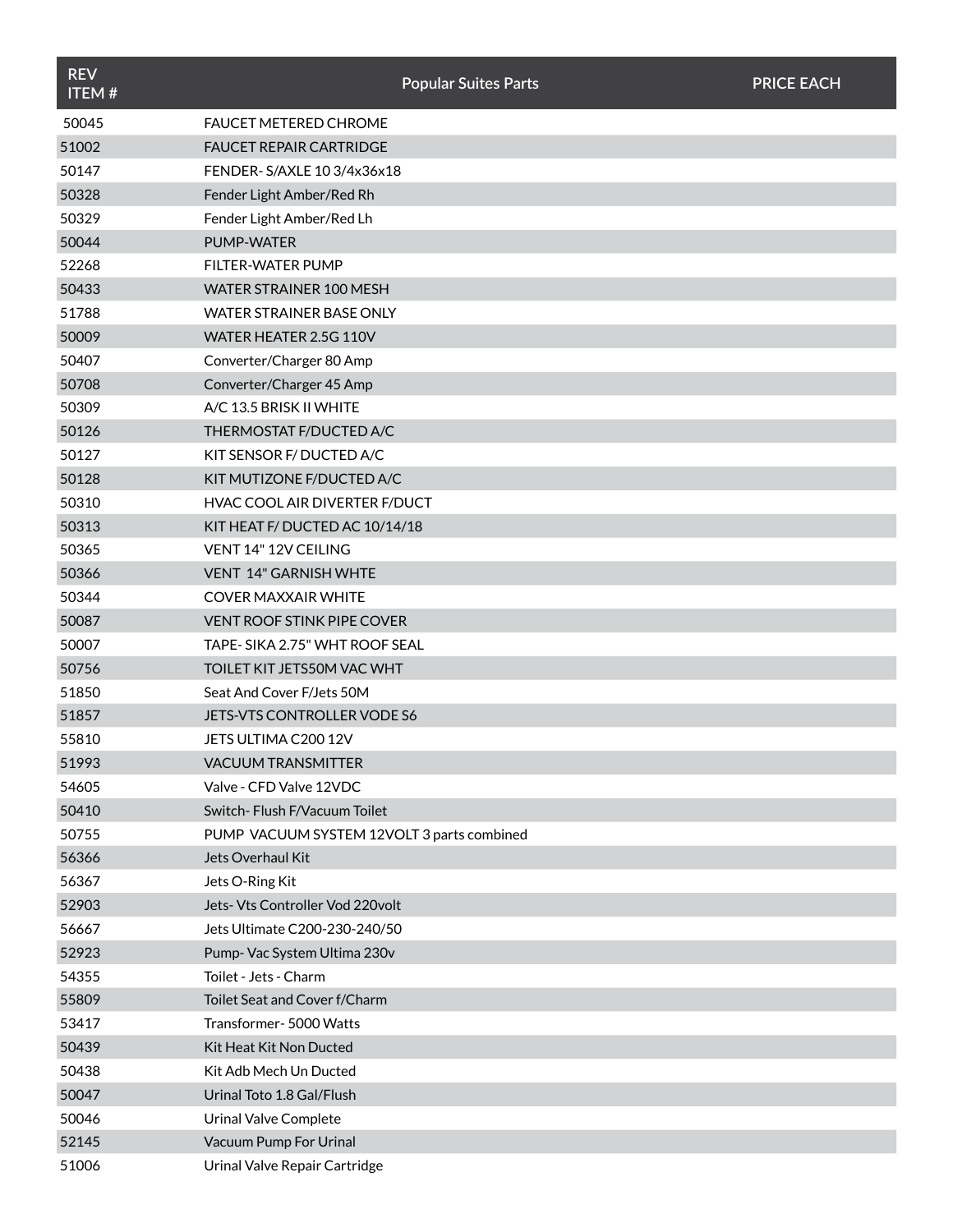#### **URINAL VALVE**



| <b>REV</b><br>ITEM# | PART# | <b>QPU</b>   | <b>DESCRIPTION</b>                 | <b>PRICE</b> |
|---------------------|-------|--------------|------------------------------------|--------------|
|                     | 50046 | 1            | URINAL VALVE COMPLETE              |              |
| $\mathbf 1$         |       | $\mathbf{1}$ | <b>HANDLE PUSH BUTTON ASSEMBLY</b> |              |
| 2                   |       | 1            |                                    |              |
| 3                   |       | $\mathbf 1$  | <b>BUTTONS HOT AND COLD</b>        |              |
| 4                   | 52181 | 1.           | <b>ACTUATOR ASSEMBLEY</b>          |              |
| 5                   |       | $\mathbf{1}$ | <b>SEALING WASHER</b>              |              |
| 6                   | 51006 | $\mathbf{1}$ | METERING VALVE REPAIR CARTRIDGE    |              |
| $\overline{7}$      |       | $\mathbf{1}$ | <b>FILTER</b>                      |              |
| 8                   |       | 1            | VALVE BODY (NOT SALEABLE)          |              |
| 9                   |       | $\mathbf{1}$ | <b>WALL FLANGE</b>                 |              |
| 10                  |       | $\mathbf{1}$ | <b>GASKET</b>                      |              |
| 11                  |       | $\mathbf{1}$ | <b>ADAPTOR</b>                     |              |
| 12                  |       | $\mathbf 1$  | UNINAL V.8 REPAIR KIT              |              |
| 13                  | 52145 | $\mathbf{1}$ | UNINAL VALVE VACUUM BREAKER        |              |
| 14                  |       | 1            | <b>FLANGE ASSEMBLY PRE-PACK</b>    |              |
|                     |       |              |                                    |              |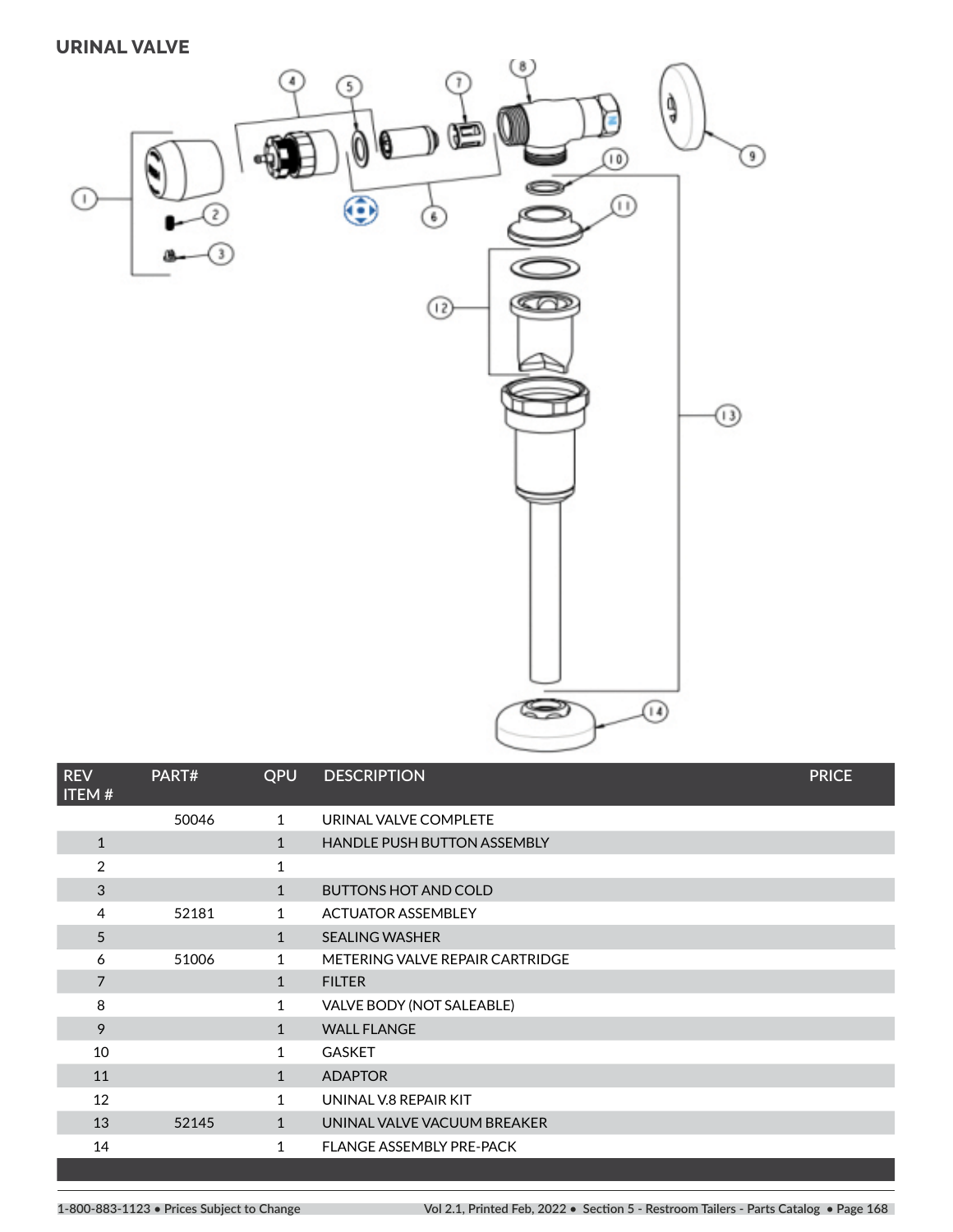#### **FAUCET**



| PART# | OPU | <b>DESCRIPTION</b>               | <b>PRICE</b> |
|-------|-----|----------------------------------|--------------|
| 50045 |     | <b>FAUCET METERED CHROM</b>      |              |
| 51002 |     | METERING CARTRIDGE               |              |
| 51276 |     | <b>FAUCET .5 GPM AERATOR KIT</b> |              |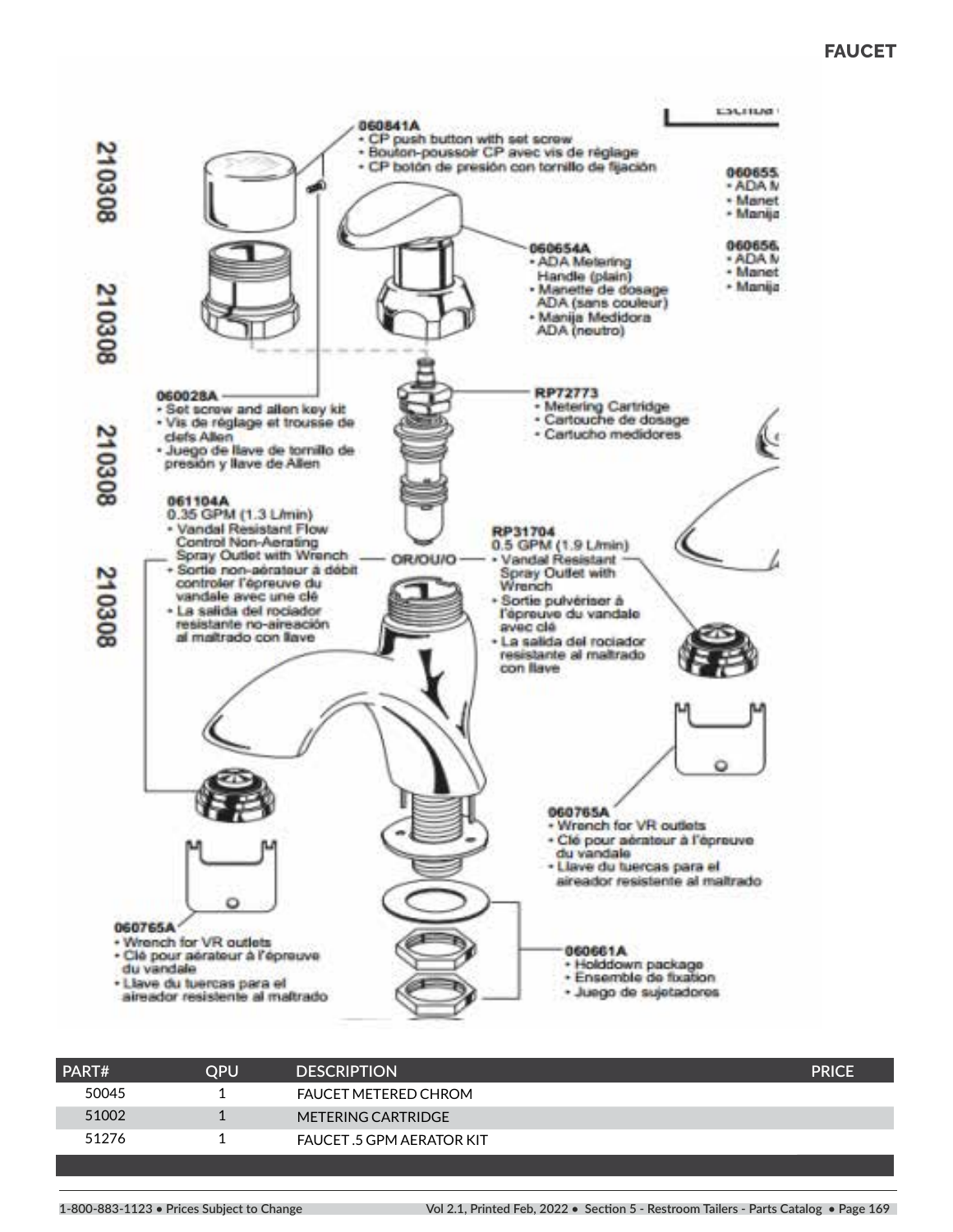#### **AQUA MAGIC STYLE II**



| ITEM#          | PART# | QPU | <b>DESCRI1PTION</b>              | <b>PRICE</b> |
|----------------|-------|-----|----------------------------------|--------------|
|                | 50406 | 1   | TOILET STILE II HG WHTE          |              |
| 1B             | 50048 |     | <b>SEAT F/RESIDENTIAL TOILET</b> |              |
| $\overline{2}$ |       |     | <b>NOZZLE</b>                    |              |
| 3              | 51853 | 1   | TOILET VACUUM BREAKER THETFORD   |              |
| 4              | 50715 |     | TOILET WASTE BALL SEAL KIT       |              |
| 5              | 50839 |     | <b>TOILET WASTE BALL KIT</b>     |              |
| 6              | 50712 |     | TOILET CLOSET SEAL KIT           |              |
| $\overline{7}$ | 51630 |     | TOILET PEDAL REPLACEMENT KIT     |              |
| 8              |       |     | PEDAL COVER INSERT WHITE         |              |
| 9              | 50714 |     | <b>TOILET WATER VALVE KIT</b>    |              |
| 10             | 51421 |     | TOILET WASTE BALL DRIVE ARM      |              |
| 11             |       |     | <b>BOLT CAP WHITE</b>            |              |
| 12             | 50219 | 1   | <b>TOILET BASE REPL/H/WHTE</b>   |              |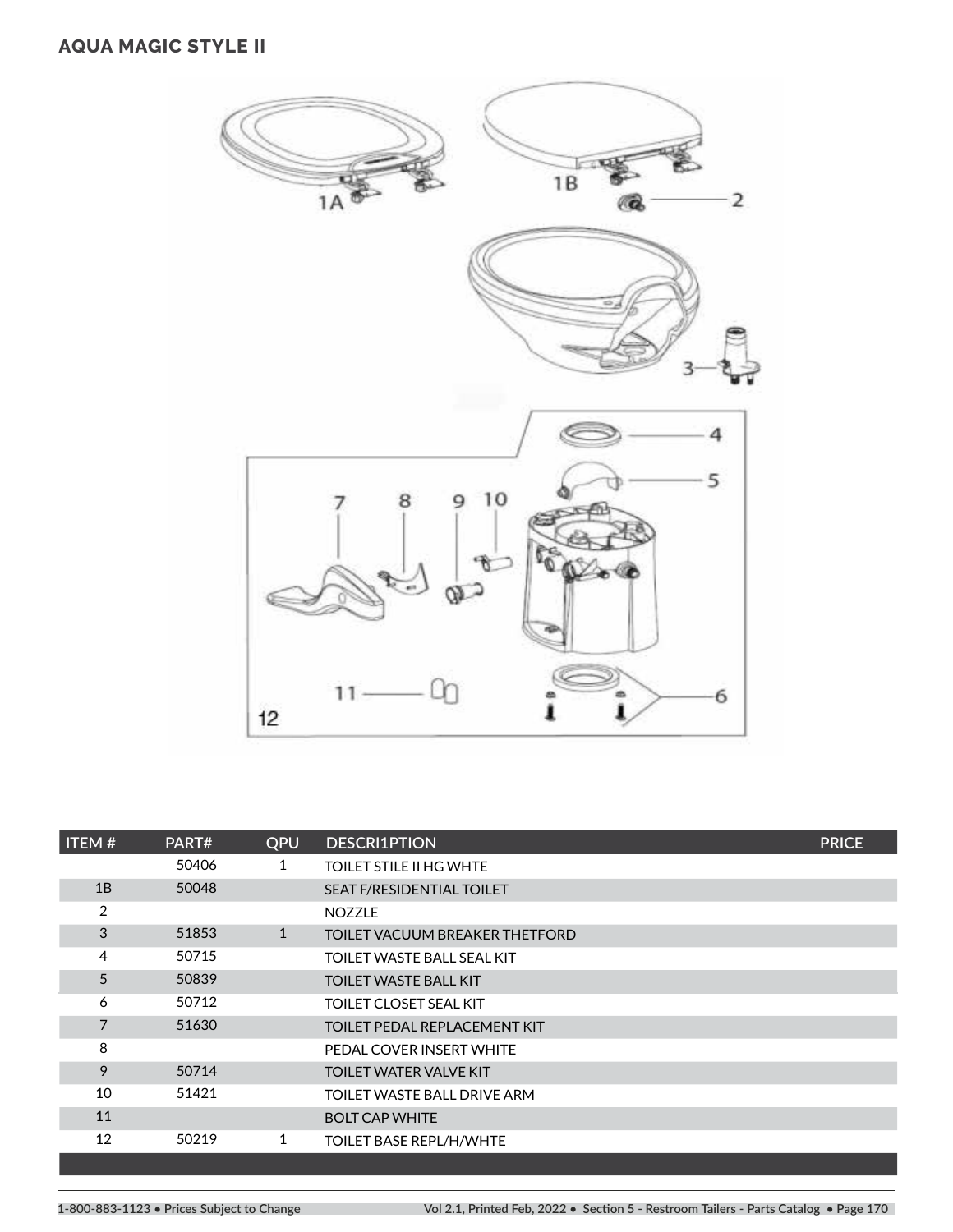#### **ADDITIONAL PARTS**

| ITEM#              | PART# | QPU | <b>DESCRIPTION</b>                          | <b>PRICE</b> |
|--------------------|-------|-----|---------------------------------------------|--------------|
| <b>RESTROOM</b>    | 50047 | EA  | URINAL TOTO 1.8 GAL/FLUSH                   |              |
| <b>RESTROOM</b>    | 50046 | EA  | URINAL VALVE COMPLETE                       |              |
| <b>RESTROOM</b>    | 51006 | EA  | URINAL VALVE REPAIR CARTRIDGE               |              |
| <b>RESTROOM</b>    | 52145 | EA  | <b>VACUUM PUMP FOR URINAL</b>               |              |
| <b>RESTROOM</b>    | 50707 | EA  | KNOB- SUITE F/URINAL FAUCET                 |              |
| <b>RESTROOM</b>    | 50048 | EA  | TOILET SEAT AND CVR WHT                     |              |
| <b>RESTROOM</b>    | 51630 | EA  | TOILET PEDAL REPLACEMENT KIT                |              |
| <b>RESTROOM</b>    | 50044 | EA  | PUMP-WATER                                  |              |
| <b>RESTROOM</b>    | 52268 | EA  | FILTER-WATER PUMP                           |              |
| <b>SHOWER</b>      | 50944 | EA  | PUMP 3/4 HP TANKLESS                        |              |
| <b>ALL</b>         | 50433 | EA  | WATER STRAINER 100 MESH                     |              |
| ALL                | 51788 | EA  | <b>WATER STRAINER BASE ONLY</b>             |              |
| <b>SHOWER</b>      | 50794 | EA  | <b>WATER HEATER TANKLESS</b>                |              |
| <b>RESTROOM</b>    | 50009 | EA  | WATER HEATER 2.5G 110V                      |              |
| <b>RESTROOM</b>    | 50417 | EA  | WATER HEATER 6G AOSMITH                     |              |
| <b>ALL</b>         | 50708 | EA  | CONVERTER/CHARGER 45 AMP                    |              |
| <b>ALL</b>         | 50309 | EA  | A/C 13.5 BRISK II WHITE                     |              |
| <b>DUCTED</b>      | 50126 | EA  | THERMOSTAT F/DUCTED A/C                     |              |
| <b>DUCTED</b>      | 50127 | EA  | KIT SENSOR F/ DUCTED A/C                    |              |
| <b>DUCTED</b>      | 50128 | EA  | KIT MUTIZONE F/DUCTED A/C                   |              |
| <b>DUCTED</b>      | 50310 | EA  | <b>HVAC COOL AIR DIVERTER F/DUCT</b>        |              |
| <b>DUCTED</b>      | 50313 | EA  | KIT HEAT F/DUCTED AC 10/14/18               |              |
| NON-DUCTED         | 50438 | EA  | KIT ADB MECH UN DUCTED                      |              |
| NON-DUCTED         | 50439 | EA  | KIT HEAT KIT NON-DUCTED                     |              |
| <b>RESTROOM</b>    | 50365 | EA  | VENT 14" 12V CEILING                        |              |
| <b>ALL</b>         | 50366 | EA  | <b>VENT 14" GARNISH WHTE</b>                |              |
| <b>SHOWER</b>      | 50888 | EA  | <b>VENT-SUITE 14" NON-POWERED</b>           |              |
| <b>SHOWER</b>      | 50895 | EA  | VENT-SUITE 12V HIGH FLOW WHT                |              |
| ALL                | 50344 | EA  | COVER MAXXAIR WHITE                         |              |
| ALL                | 50087 | EA  | <b>VENT ROOF STINK PIPE COVER</b>           |              |
| <b>ALL</b>         | 50007 | FT. | TAPE-SIKA 2.75" WHT ROOF SEAL               |              |
| ALL                | 52164 | FT  | BUTYL TAPE-1/8X3/4X30'                      |              |
| <b>6 WIDE UNIT</b> | 50084 | EA  | STEP-NON SLIP RV STYLE 24"-BOTTOM TWO STEPS |              |
| <b>ADA</b>         | 50756 | EA  | TOILET KIT JETS50M VAC WHT                  |              |
| <b>ADA</b>         | 51850 | EA  | SEAT AND COVER FOR JETS TOILET              |              |
| <b>ADA</b>         | 51857 | EA  | JETS-VTS CONTROLLER VODE S6                 |              |
| <b>ADA</b>         | 50755 | EA  | PUMP VACUUM SYSTEM 12VOLT                   |              |
| <b>ADA</b>         | 51993 | EA  | <b>VACUUM TRANSMITTER</b>                   |              |